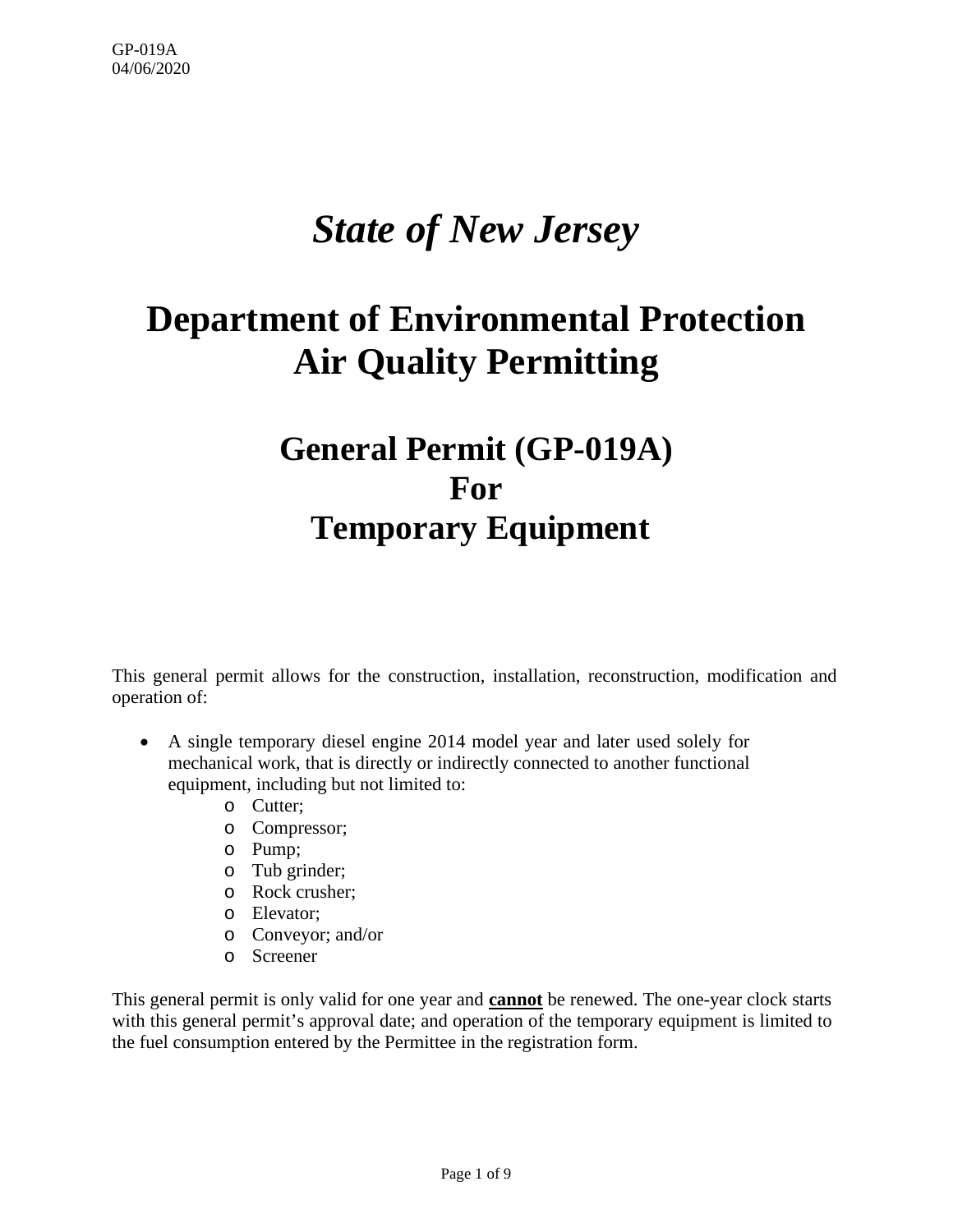### **I. DEFINITIONS**

The terms used in this general permit shall have the same definitions in N.J.A.C. 7:27 et seq. and/or as defined below:

**"Add-on Emissions Control"** means any control apparatus that is added to reduce emissions from the temporary equipment and which is not integrated in the original equipment manufacturer (OEM) design. An emission control strategy using a fuel additive will be treated as an alternative diesel fuel-based strategy.

**"Co-Generation Equipment"** means equipment that simultaneously produces both electricity and useful heat from one fuel input.

**"Construct"** or **"construction"** means to fabricate or erect equipment or control apparatus at a facility where it is intended to be used; but shall not include the dismantling of existing equipment or control apparatus, site preparation, or the ordering, receiving, temporary storage, or installation of equipment or control apparatus. Unless otherwise prohibited by Federal law, this term shall also not include the pouring of footings or placement of a foundation where equipment or control apparatus is intended to be used.

**"Fuel Totalizer"** means a dedicated measuring and/or monitoring device that totalizes, or sums up, the amount of fuel consumed in a time period. Note: Other combustion sources (including insignificant sources) may be included on a fuel totalizer, but will count towards the amount of fuel consumed and/or any fuel limits a facility may have.

**"Fumigation"** means the use of gaseous pesticide (fumigant) in order to control and/or eliminate pests. This includes all activities prior to application of fumigant(s), the application of fumigant(s), fumigation period, and post fumigation activities.

**"Mechanical Work"** means a form of work that is produced by the engine and transferred by mechanical force, such as a pump or an air compressor.

**"Modify" or "Modification"** means any physical change in, or change in the method of operation of, existing equipment or control apparatus that increases the amount of actual emissions of any air contaminant emitted by that equipment or control apparatus or that results in the emission of any air contaminant not previously emitted. This term shall not include normal repair and maintenance. Also, for the purposes of this definition, "air contaminant" shall have the meaning of "category of air contaminants" in a case where the regulatory limit is placed on a grouping of contaminants (such as VOCs) rather than on a single species of contaminant.

**"Rated Power**" means the maximum power (HP or kW) the engine is designed to produce per the manufacturing specifications.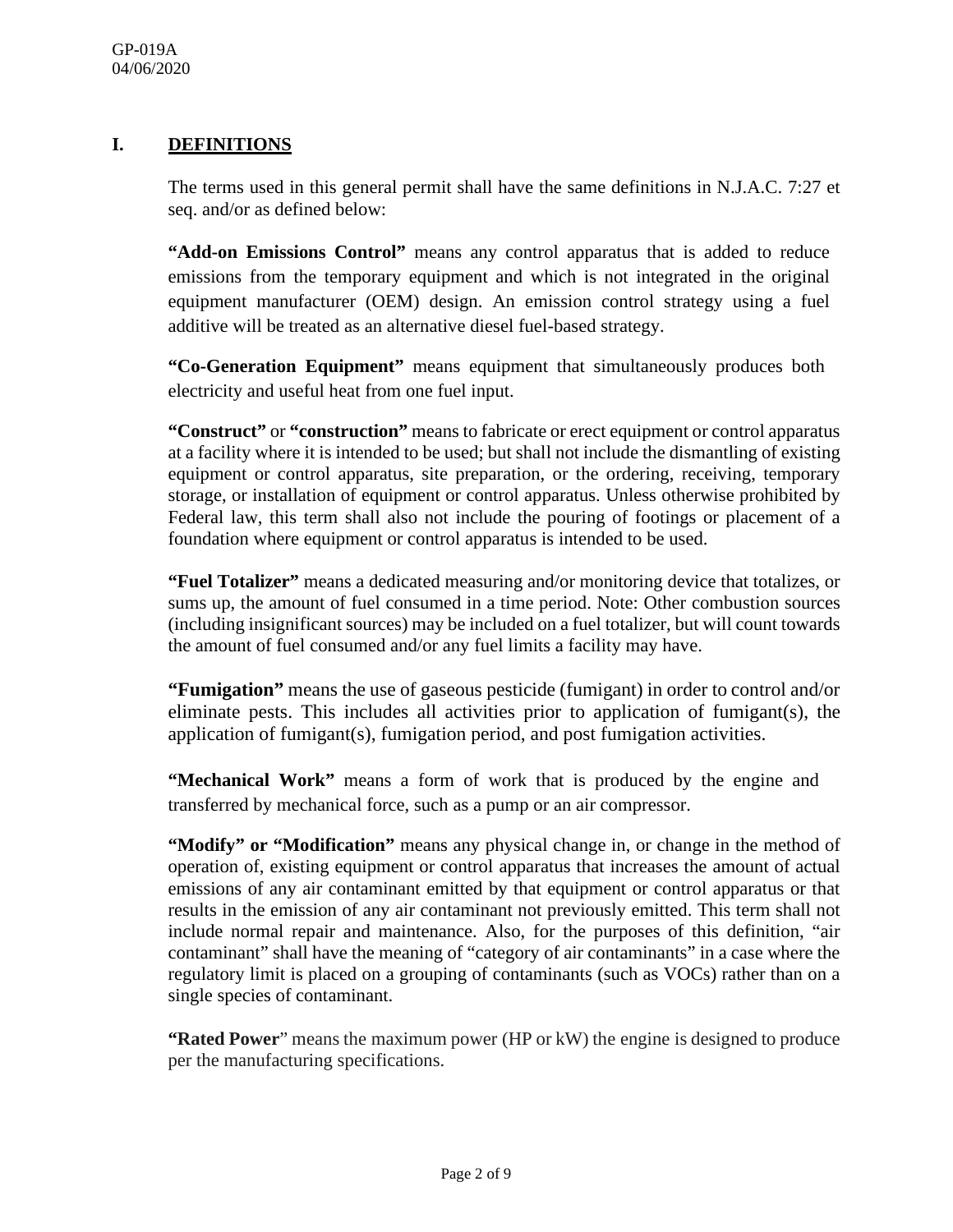**"Reconstruction"** means the replacement of components of an existing engine or the addition of emissions exhaust controls, with the objective to decrease emissions as compared to emissions when the engine was originally built.

**"Temporary"** for the purposes of this general permit, means a maximum number of days of one year (365 consecutive days).

**"Temporary Equipment"** means a single diesel engine 2014 model year and later used solely for mechanical work, that is directly or indirectly connected to another functional equipment, including but not limited to:

- o Cutter;
- o Compressor;
- o Pump
- o Tub grinder;
- o Rock crusher;
- o Elevator;
- o Conveyor; and/or
- o Screener

#### **II. AUTHORITY**

This general permit is issued under the authority N.J.S.A. 26:2C-9.2. This general permit shall allow for inspection and evaluation to assure conformance with all provisions of N.J.A.C. 7:27 et seq. An opportunity for public comment on this General Permit was provided on September 16, 2019.

#### **III. APPLICABILITY**

This general permit allows for the construction, installation, reconstruction, modification and operation of:

- A single temporary diesel engine 2014 model year and later used solely for mechanical work, that is directly or indirectly connected to another functional equipment, including but not limited to:
	- o Cutter;
	- o Compressor;
	- o Pump;
	- o Tub grinder;
	- o Rock crusher;
	- o Elevator;
	- o Conveyor; and/or
	- o Screener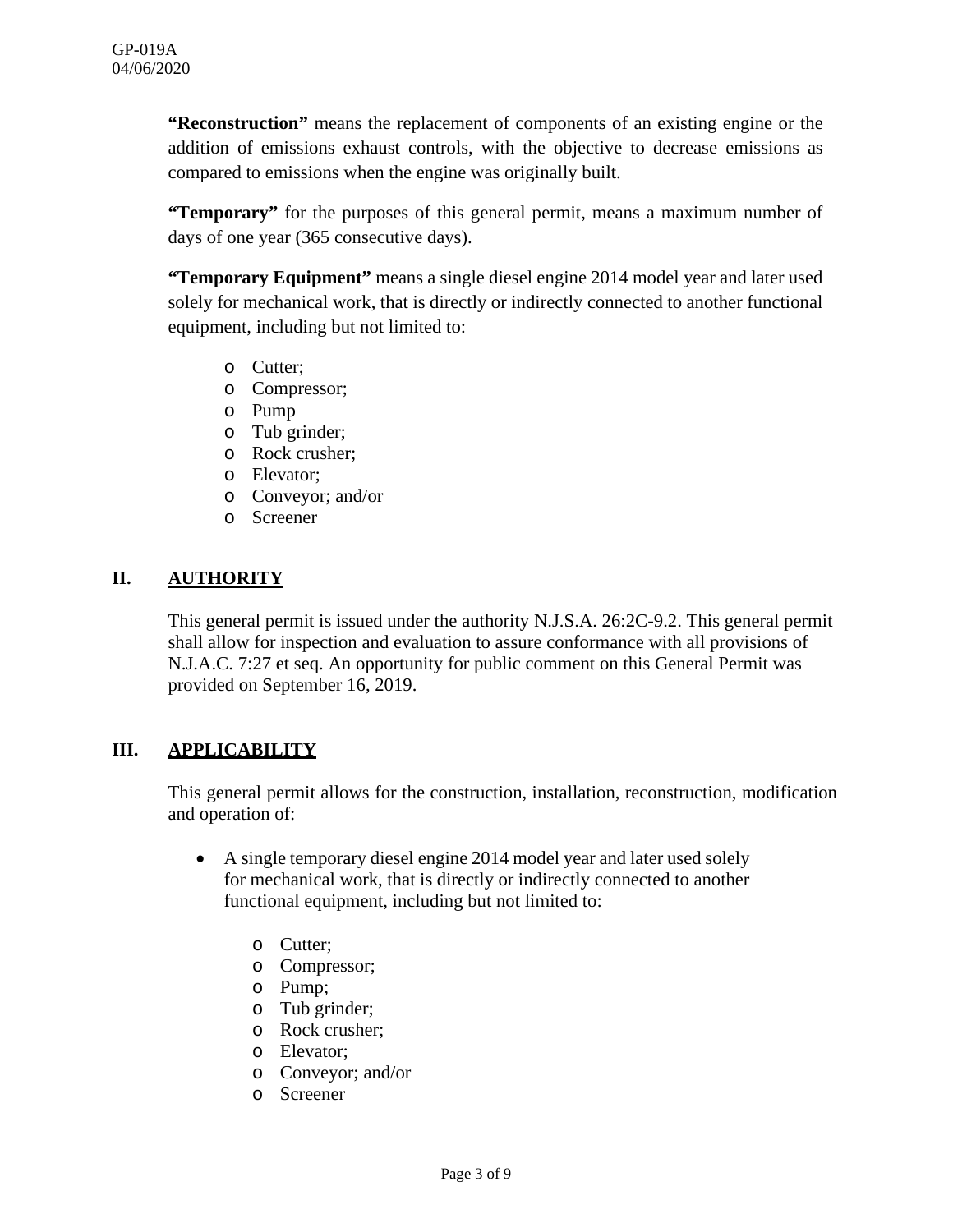This general permit is only valid for one year and **cannot** be renewed. The one-year clock starts with this general permit's approval date; and operation of the temporary equipment is limited to the maximum fuel consumption entered by the Permittee in the registration form.

## **IV. EXCLUSIONS**

This general permit cannot be used to register the following equipment:

- 1. Any equipment not meeting the Applicability Section (Section III) of this general permit;
- 2. Temporary equipment attached to a foundation;
- 3. Temporary equipment at the same facility staying for more than 12 months:
- 4. Temporary equipment used for short-term activities at the facility that will reoccur on an annual basis (cannot be re-permitted using this general permit, GP-019A);
- 5. Engines burning other than diesel fuel;
- 6. Electric power generation equipment or Gensets;
- 7. Emergency Generators as defined in N.J.A.C. 7:27-19.1;
- 8. Co-generation equipment;
- 9. Equipment used in the processing or recycling of food waste materials or sewage sludge;
- 10. Equipment used in the processing of any contaminated soil and/or contaminated construction wastes above the New Jersey allowed residential site cleanup standards pursuant to N.J.A.C. 7:26D-Last Revised 5/12/1999 or as supplemented or amended;
- 11. All types of cranes; and
- 12. Any fumigation activity.

#### **V. EQUIPMENT / CONTROL SPECIFICATIONS**

Each component of the temporary equipment must be identified by clear and conspicuous labeling as follows:

- 1. Equipment manufacturer, model number and a unique serial number; and
- 2. Engine model year and maximum rated power (kW), per manufacturer's specifications.

The Permittee shall maintain and operate the temporary diesel engine in a manner consistent with good air pollution control practice for minimizing emissions. The temporary diesel engine and control device shall be maintained according to the manufacturer's specifications.

The diesel-fired engine 2014 model year and later must use diesel fuel with the maximum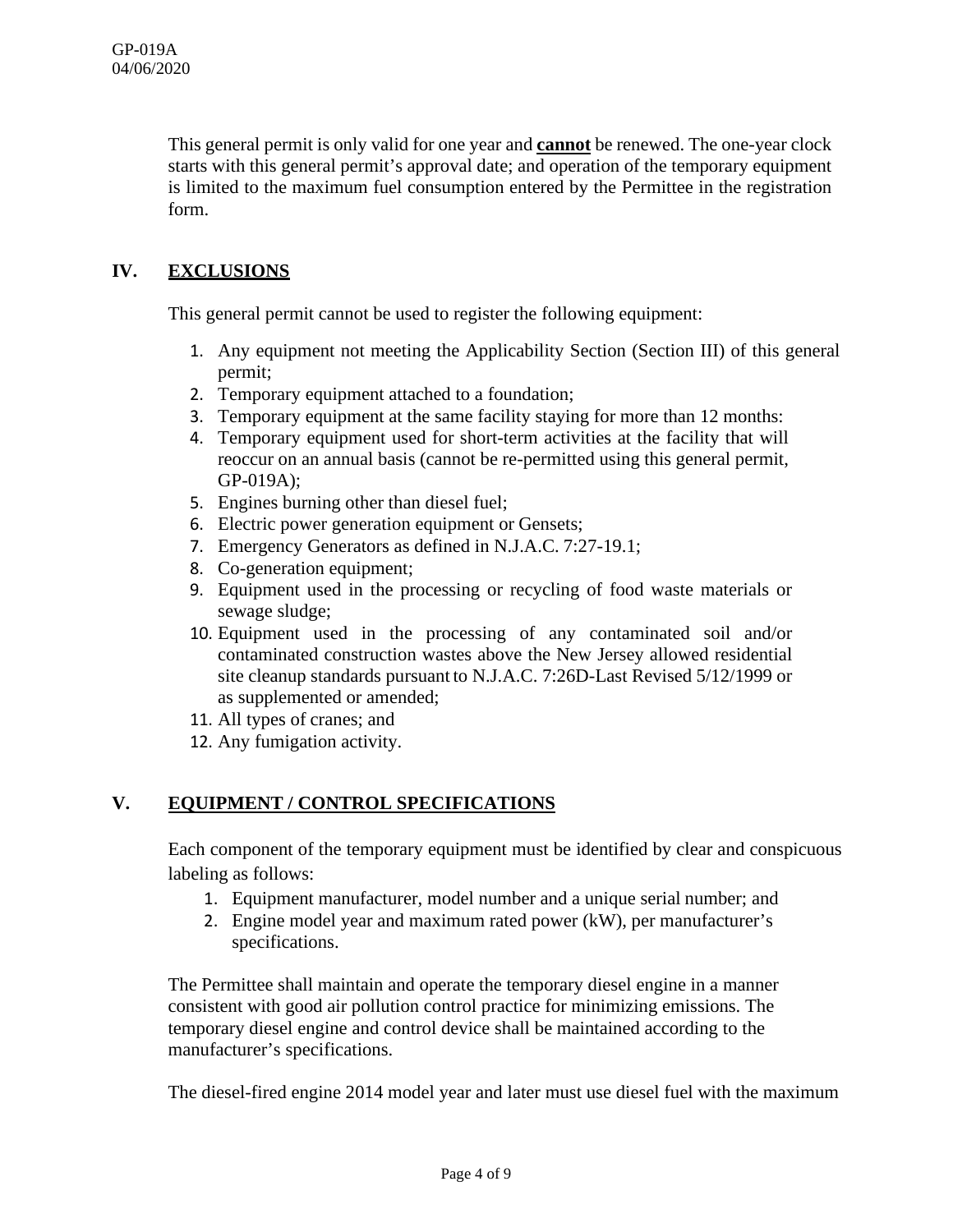sulfur content of 15 parts per million by weight (0.0015%) and must keep records of diesel fuel sulfur content.

## **VI. POTENTIAL TO EMIT**

The potential-to-emit (PTE) for the temporary diesel engine covered under this general permit is established using EPA compression-ignition engine emission factors for 2014 model year and later, and is based on the maximum fuel consumption entered by the Permittee in the registration form. The calculated PTE for NOx emissions must be less than  $\left($  <  $\right)$  5 tons per year.

### **VII. SUBMITTAL / CONTACT INFORMATION**

For assistance or contact information, please go to the following resources:

- 1. Air Compliance and Enforcement at: <http://www.nj.gov/dep/enforcement/air.html>
- 2. Bureau of Stationary Sources at: <http://www.nj.gov/dep/aqpp/>
- 3. Small Business Assistance Program at: <http://www.nj.gov/dep/aqes/sbap/index.html>

## **VIII. COMPLIANCE PLAN**

The equipment covered by this general permit is subject to the applicable requirements listed on the following pages.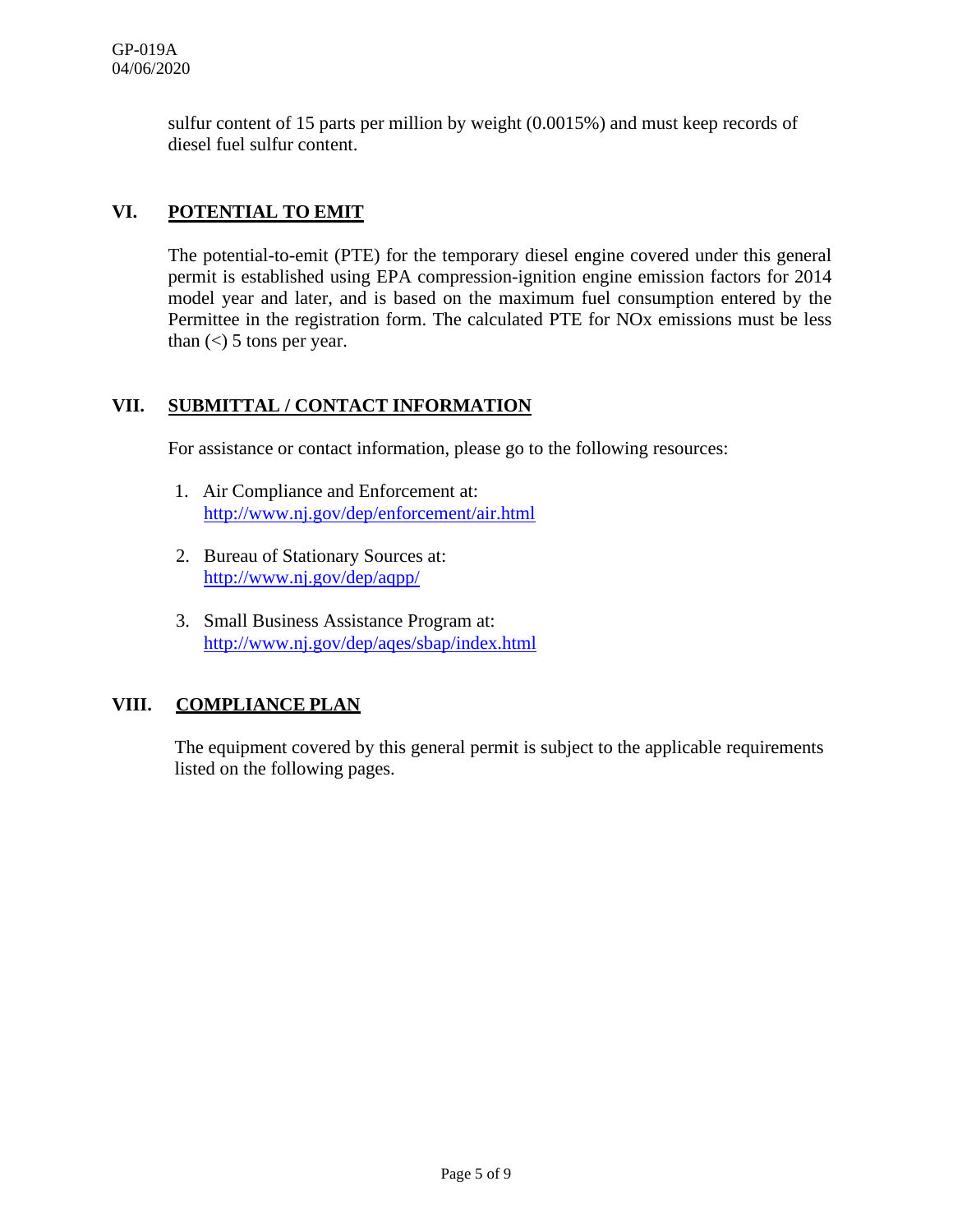## **COMPLIANCE PLAN: Temporary Equipment**

| <b>Ref.</b> #  | <b>Applicable Requirement</b>                                                                                                                                                                                                                                                                   | <b>Monitoring Requirement</b> | <b>Recordkeeping Requirement</b> | <b>Submittal/Action Requirement</b>                                                                                                                                                                                                                                                                                                                                                                                          |
|----------------|-------------------------------------------------------------------------------------------------------------------------------------------------------------------------------------------------------------------------------------------------------------------------------------------------|-------------------------------|----------------------------------|------------------------------------------------------------------------------------------------------------------------------------------------------------------------------------------------------------------------------------------------------------------------------------------------------------------------------------------------------------------------------------------------------------------------------|
| $\mathbf{1}$   | In addition to this Compliance Plan, all<br>conditions contained in the document<br>"General Procedures for General Permits"<br>posted at the web page address'<br>https://www.state.nj.us/dep/aqpp/downloads/<br>general/GeneralProcedures.pdf are<br>enforceable.<br>$[N.J.A.C.7:27-8.13(a)]$ | None.                         | None.                            | None.                                                                                                                                                                                                                                                                                                                                                                                                                        |
| $\overline{2}$ | The Permittee shall not use the temporary<br>equipment in a manner which will cause<br>visible emissions, exclusive of visible<br>condensed water vapor, except for a<br>period of no more than 3 minutes in any<br>consecutive 30-minute period.<br>[N.J.A.C. 7:27-8.13(a)]                    | None.                         | None.                            | Notify by phone: Upon occurrence of<br>event.<br>If visible emissions are observed,<br>refer to operator manual for corrective<br>action. If corrective action fails to<br>correct visible emissions within 24<br>hours of observation, the Permittee<br>shall immediately report the incident<br>to the Department by calling the<br><b>Environmental Action Hotline at</b><br>$(877)$ 927-6337.<br>[N.J.A.C. 7:27-8.13(d)] |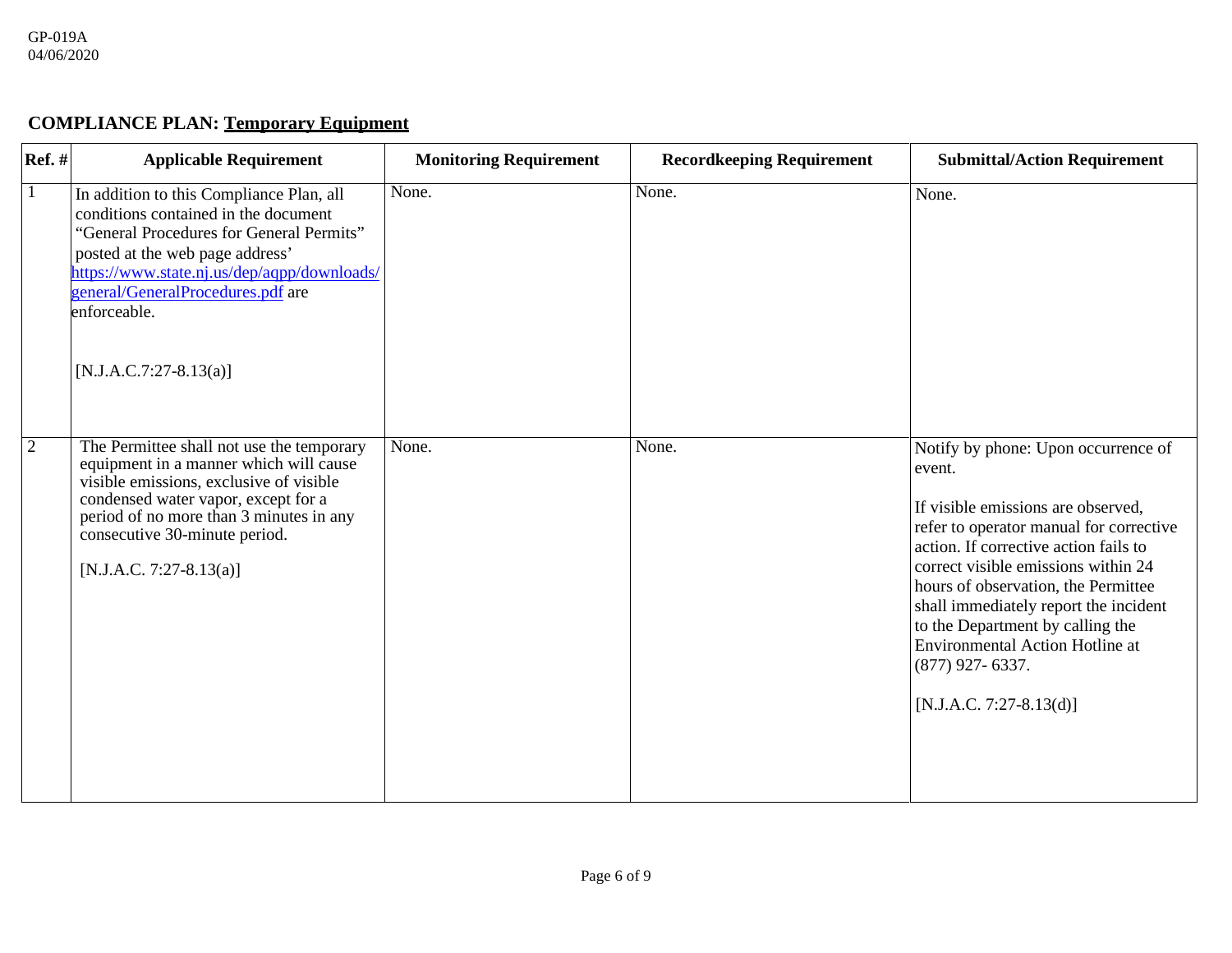| $Ref.$ #       | <b>Applicable Requirement</b>                                                                                                                                                                                                                                                                                                                                                                                                                                                                              | <b>Monitoring Requirement</b> | <b>Recordkeeping Requirement</b> | <b>Submittal/Action Requirement</b>                                                                                                                                                                                                                                                                                                                                                                                                                                                                                                                                            |
|----------------|------------------------------------------------------------------------------------------------------------------------------------------------------------------------------------------------------------------------------------------------------------------------------------------------------------------------------------------------------------------------------------------------------------------------------------------------------------------------------------------------------------|-------------------------------|----------------------------------|--------------------------------------------------------------------------------------------------------------------------------------------------------------------------------------------------------------------------------------------------------------------------------------------------------------------------------------------------------------------------------------------------------------------------------------------------------------------------------------------------------------------------------------------------------------------------------|
| $\overline{3}$ | This temporary equipment shall not cause<br>any air contaminant, including an air<br>contaminant detectable by the sense of<br>smell, to be present in the outdoor<br>atmosphere in such quantity and duration<br>which is, or tends to be, injurious to human<br>health or welfare, animal or plant life or<br>property, or would unreasonably interfere<br>with the enjoyment of life or property,<br>except in areas over which the Permittee<br>has exclusive use or occupancy.<br>$[N.J.A.C. 7:27-5]$ | None.                         | None.                            | Notify by phone: Upon occurrence of<br>event.<br>Any operation of the equipment which<br>may cause a release of air contaminants<br>in a quantity or concentration which<br>poses a potential threat to public health,<br>welfare, or the environment or which<br>might result in citizen complaints shall<br>be reported by the Permittee as required<br>by the Air Pollution Control Act. The<br>Permittee shall immediately notify the<br>Department of any non-compliance by<br>calling the Environmental Action<br>Hotline at (877) 927-6337.<br>$[N.J.S.A. 26:2C-19(e)]$ |
| $\overline{4}$ | The Permittee shall ensure temporary<br>equipment included in this General Permit<br>is easily identifiable by clear and<br>conspicuous labeling, including<br>manufacturer name, model number, unique<br>serial number, engine model year and<br>engine maximum rated power (kW), per<br>manufacturer's specifications.<br>[N.J.A.C. 7:27-8.13(a)]                                                                                                                                                        | None.                         | None.                            | None.                                                                                                                                                                                                                                                                                                                                                                                                                                                                                                                                                                          |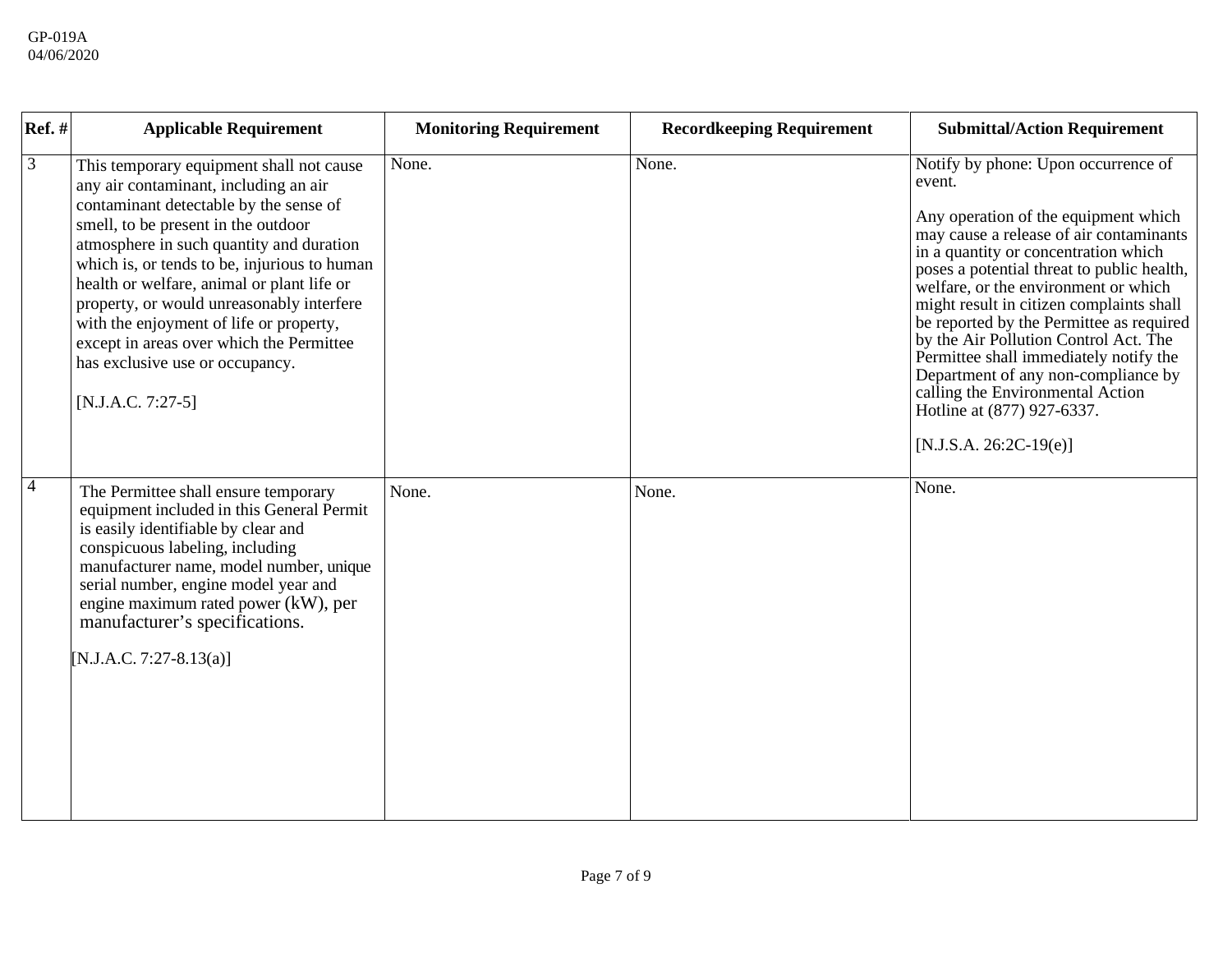| $Ref.$ #       | <b>Applicable Requirement</b>                                                                                                                                                                                                                                                                                                                                                                                                                                                                                         | <b>Monitoring Requirement</b> | <b>Recordkeeping Requirement</b> | <b>Submittal/Action Requirement</b> |
|----------------|-----------------------------------------------------------------------------------------------------------------------------------------------------------------------------------------------------------------------------------------------------------------------------------------------------------------------------------------------------------------------------------------------------------------------------------------------------------------------------------------------------------------------|-------------------------------|----------------------------------|-------------------------------------|
| 5              | Maximum No. of Billable Compliance<br>Inspections $\leq$ 4 inspections. The<br>equipment covered by this permit will be<br>subject to inspection fees for the<br>maximum periodic compliance<br>inspections (as defined in N.J.A.C 7:27-<br>8.1) over the life of the Certificate, after it<br>receives final approval. The Permittee will<br>be invoiced for a service fee per<br>inspection pursuant to N.J.A.C. 7:27-8.6<br>after the periodic compliance inspection is<br>conducted.<br>$[N.J.A.C. 7:27-8.13(e)]$ | None.                         | None.                            | None.                               |
| 6              | The Permittee shall maintain and operate<br>the temporary diesel engine in a manner<br>consistent with good air pollution<br>practice for minimizing emissions. The<br>temporary diesel engine and control<br>device shall be maintained according to<br>the manufacturer specifications.<br>$[N.J.A.C. 7:27-8]$                                                                                                                                                                                                      | None.                         | None.                            | None.                               |
| $\overline{7}$ | This general permit is only valid for one<br>year and <b>cannot</b> be renewed.<br>[N.J.A.C. 7:27-8.13(a)]                                                                                                                                                                                                                                                                                                                                                                                                            | None.                         | None.                            | None.                               |
| $\overline{8}$ | Stack Height should be equal to or greater<br>than $(=$ > 10 feet; and Distance to<br>Property Line equal to or greater than<br>$(=$ > 50 feet.                                                                                                                                                                                                                                                                                                                                                                       | None.                         | None.                            | None.                               |
|                | $[N.J.A.C 7:27-8]$                                                                                                                                                                                                                                                                                                                                                                                                                                                                                                    |                               |                                  |                                     |